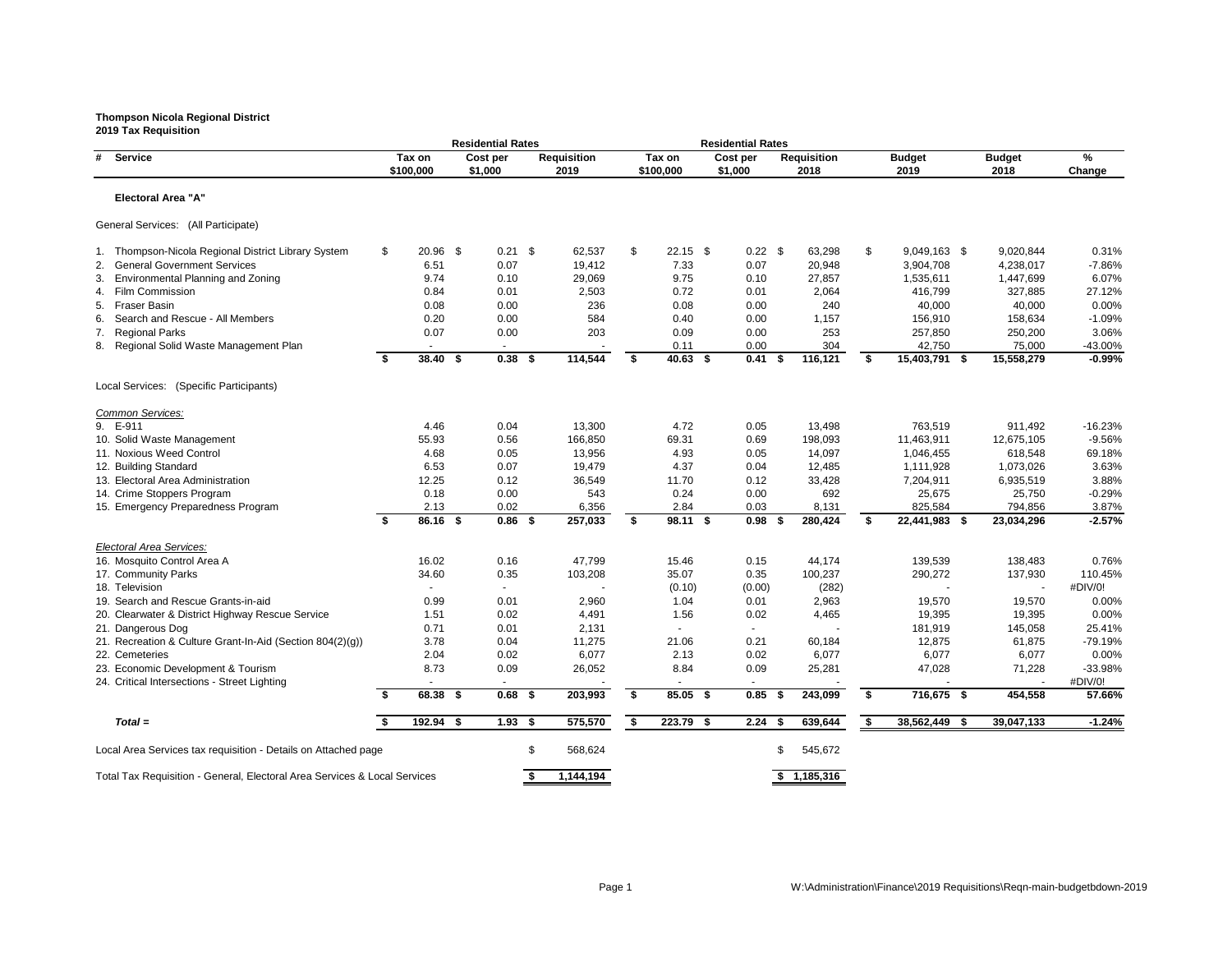### **Thompson Nicola Regional District 2019 Tax Requisition**

**Residential Rates Residential Rates # Service Tax on Cost per Requisition Tax on Cost per Requisition Budget Budget % \$100,000 \$1,000 2019 \$100,000 \$1,000 2018 2019 2018 Change Electoral Area "B"** General Services: (All Participate) 1. Thompson-Nicola Regional District Library System \$ 20.89 \$ 0.21 \$ 117,410 \$ 22.14 \$ 0.22 \$ 120,920 \$ 9,049,163 \$ 9,020,844 0.31% 2. General Government Services 6.48 6.48 6.48 0.06 36,412 7.33 0.07 40,036 3,904,7 3. Environmental Planning and Zoning and Toning 8.74 0.10 54,745 9.75 0.10 53,230 1,535,6 4. Film Commission 0.84 0.01 4,712 0.72 0.01 3,945 416,799 327,885 27.12% 5. Fraser Basin 0.08 0.00 445 0.08 0.00 459 40,000 40,000 0.00% 6. Search and Rescue - All Members **6. 20 1,100** 1,100 1,100 0.40 0.00 2,211 156,9 7. Regional Parks 0.07 0.00 382 0.09 0.00 484 257,850 250,200 3.06% 8. Regional Solid Waste Management Plan  $\sim$  - - - - - - - - - 0.20 0.00 581 581 42,7 **\$ 38.30 \$ 0.38 \$ 215,206 \$ 40.73 \$ 0.41 \$ 221,866 \$ 15,403,791 \$ 15,558,279 -0.99%** Local Services: (Specific Participants) *Common Services:* 9. E-911 4.46 0.04 25,057 4.72 0.05 25,785 763,519 911,492 -16.23% 10. Solid Waste Management 11,463,91 11,463,91 55.75 0.56 313,248 69.30 0.69 378,411 11,463,911 11. Noxious Weed Control **1.046,4** 26,930 1,046,4 26,987 1,046,455 61.05 61.046,455 61.046,455 61.046,455 61.046,4 12. Building Standard 6.53 0.07 36,689 4.37 0.04 23,849 1,111,928 1,073,026 3.63% 13. Electoral Area Administration 12.25 0.12 68,841 11.69 0.12 63,857 7,204,9 14. Crime Stoppers Program  $0.18$  0.18  $0.00$  1,024  $0.24$  0.24  $0.00$  1,321 25,6 15. Emergency Preparedness Program 2.13 0.02 11,975 2.84 0.03 15,534 825,5 **\$ 85.98 \$ 0.86 \$ 483,121 \$ 98.10 \$ 0.98 \$ 535,687 \$ 22,441,983 \$ 23,034,296 -2.57%** *Electoral Area Services:* 16. Septage Disposal Service and the state of the state of the state of the state of the state of the state of the state of the state of the state of the state of the state of the state of the state of the state of the sta 17. Television 1.78 0.02 9,980 1.79 0.02 9,759 17,091 15,229 12.23% 18. Community Parks 19.98 0.20 112,293 17.14 0.17 93,572 215,237 266,094 -19.11% 19. Community Halls 7.16 0.07 40,247 7.39 0.07 40,353 88,358 97,205 -9.10% 20. Clearwater & District Highway Rescue Service  $1.51$  0.02 8,458 1.56 0.02 8,531 19,3 21. Recreation & Culture Grant-In-Aid (Section 804(2)(g)) 2.01 0.02 11,275 7.54 0.08 41,162 12,8 22. Cemeteries 3.47 0.03 19,497 3.55 0.04 19,388 100,121 101,805 -1.65% 23. Valley Connector Transit Service 25,5<br>
23. Valley Connector Transit Service 25,5 24. Economic Development & Tourism **11.85** 0.12 66,584 11.82 0.12 64,563 91,5 25. Search and Rescue Grants-in-aid 0.37 0.00 2,060 0.38 0.00 2,060 19,570 19,570 0.00% 26. Alternative Waste Collection 14.43 14.43 14.43 120,88 1,086 18.45 18.45 100,751 108,8 **\$ 63.27 \$ 0.63 \$ 355,511 \$ 70.44 \$ 0.70 \$ 384,686 \$ 708,526 \$ 830,311 -14.67%** *Total =* **\$ 187.54 \$ 1.88 \$ 1,053,838 \$ 209.27 \$ 2.09 \$ 1,142,239 \$ 38,554,300 \$ 39,422,886 -2.20%**

Local Area Services tax requisition - Details on Attached page  $$ 43,513$   $$ 43,936$ 

Total Tax Requisition - General, Electoral Area Services & Local Services **\$ 1,097,351 \$ 1,186,175** 

|                |    | Buaget<br>2018 | ‰<br>Change     |
|----------------|----|----------------|-----------------|
|                |    |                |                 |
|                |    |                |                 |
|                |    |                |                 |
|                |    |                |                 |
|                |    |                |                 |
| 163            | \$ | 9,020,844      | 0.31%           |
| 708            |    | 4,238,017      | $-7.86%$        |
| 311            |    | 1,447,699      | 6.07%           |
| 799            |    | 327,885        | 27.12%          |
| )00            |    | 40,000         | 0.00%           |
| 910            |    | 158,634        | $-1.09%$        |
| 350            |    | 250,200        | 3.06%           |
| 750            |    | 75,000         | -43.00%         |
| 791            | \$ | 15,558,279     | $-0.99%$        |
|                |    |                |                 |
|                |    |                |                 |
|                |    |                |                 |
|                |    |                |                 |
| 519            |    | 911,492        | -16.23%         |
| 911            |    | 12,675,105     | $-9.56%$        |
| 155            |    | 618,548        | 69.18%          |
| 928            |    | 1,073,026      | 3.63%           |
| 911            |    | 6,935,519      | 3.88%           |
| 375            |    | 25,750         | $-0.29%$        |
| 584            |    | 794,856        | 3.87%           |
| 983            | \$ | 23,034,296     | $-2.57%$        |
|                |    |                |                 |
|                |    |                |                 |
|                |    | 25,753         | -100.00%        |
| )91            |    | 15,229         | 12.23%          |
| 237            |    | 266,094        | $-19.11%$       |
| 358            |    | 97,205         | $-9.10%$        |
| 395            |    | 19,395         | 0.00%           |
| 375            |    | 42,875         | -69.97%         |
| 121            |    | 101,805        | $-1.65%$        |
| 532            |    | 33,784         | 5.17%           |
| 522            |    | 85,637         | 6.87%           |
| 570            |    | 19,570         | $0.00\%$        |
| 325            |    | 122,964        | $-11.50%$       |
| 526            | \$ | 830,311        | $-14.67%$       |
|                |    |                |                 |
| $\overline{2}$ | œ  | 20, 422, 000   | 00 <sup>1</sup> |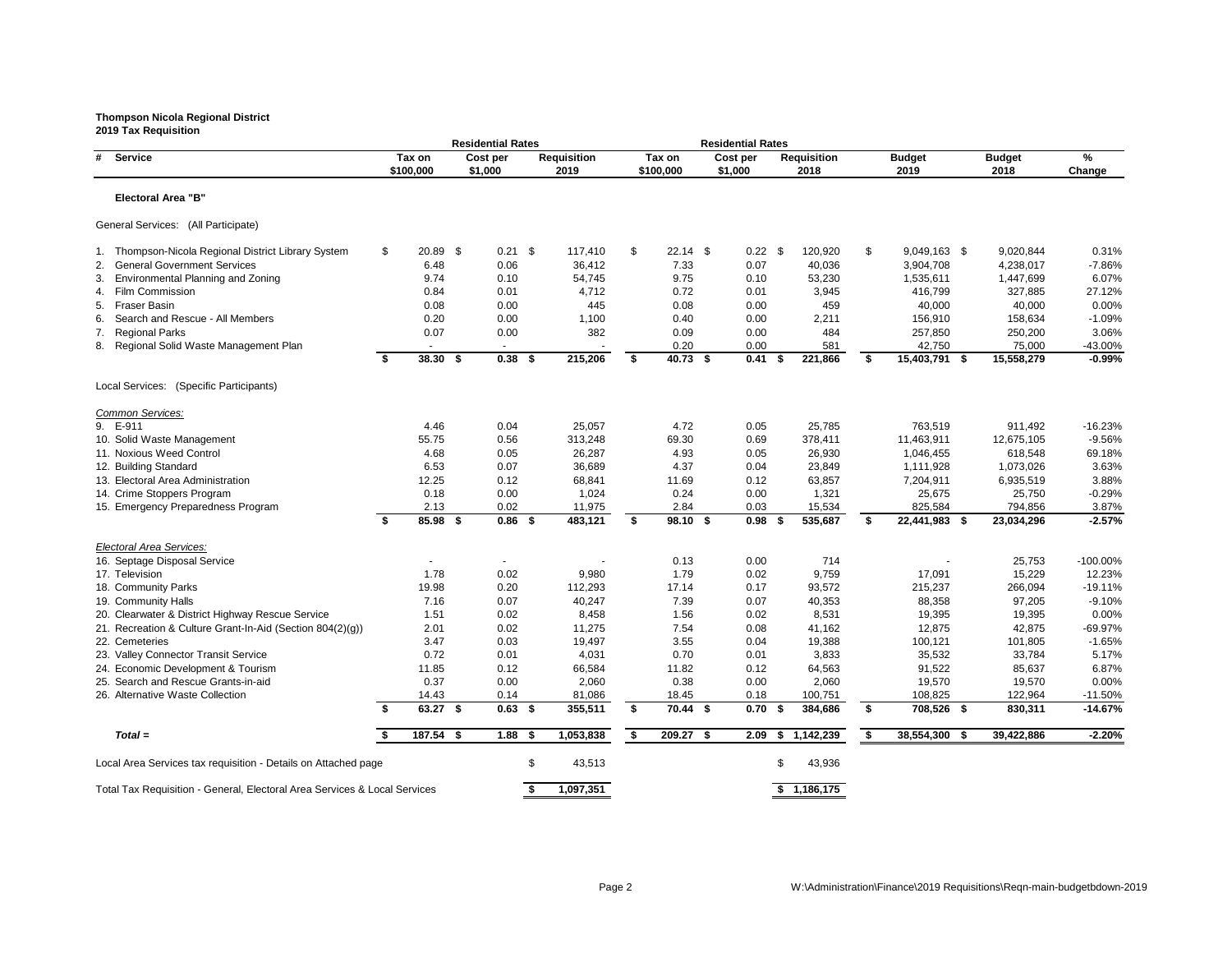### **Thompson Nicola Regional District 2019 Tax Requisition**

**Residential Rates**<br> **Residential Rates**<br> **Cost per** Requisition<br> **Residential Rates**<br> **Requisition**<br> **Requisition # Service Tax on Cost per Requisition Tax on Cost per Requisition Budget Budget % \$100,000 \$1,000 2019 \$100,000 \$1,000 2018 2019 2018 Change Electoral Area "E"** General Services: (All Participate) 1. Thompson-Nicola Regional District Library System  $$20.97 $0.21 $149,897 $22.12 $0.22 $12.3 $147,225 $ $9,049,16.507$$ <br>2. General Government Services 6.51 0.07 46,507 7.33 0.07 48,783 3,904,7 2. General Government Services 6.51 6.51 6.51 6.51 6.51 6.507 46,507 7.33 0.07 48,783 3,904,7 3. Environmental Planning and Zoning and Toning 8.74 0.10 69,653 9.75 0.10 64,873 1,535,61 4. Film Commission 0.84 0.01 5,995 0.72 0.01 4,807 416,799 327,885 27.12% 5. Fraser Basin 0.08 0.00 566 0.08 0.00 40,000 40,000 0.00% 6. Search and Rescue - All Members **6. 20 1,399** 0.00 1,399 0.40 0.00 2,693 156,9 7. Regional Parks 0.07 0.00 486 0.09 0.00 590 257,850 250,200 3.06% 8. Regional Solid Waste Management Plan  $\sim$  - - - - - - - 0.25 0.00 708 708 42,7 **\$ 38.40 \$ 0.38 \$ 274,503 \$ 40.74 \$ 0.41 \$ 270,238 \$ 15,403,791 \$ 15,558,279 -0.99%** Local Services: (Specific Participants) *Common Services:* 9. E-911 4.46 0.04 31,874 4.72 0.05 31,428 763,519 911,492 -16.23% 10. Solid Waste Management 55.96 0.56 400,077 69.29 0.69 461,233 11,463,911 12,675,105 -9.56% 11. Noxious Weed Control **1.046,4 4.68 1.046,4 4.68 1.046,45 1.046,45 4.93 1.046,456 61.046,45** 12. Building Standard 6.53 0.07 46,676 4.37 0.04 29,070 1,111,928 1,073,026 3.63% 13. Electoral Area Administration 12.25 0.12 87,582 11.69 0.12 77,836 7,204,91 14. Emergency Preparedness Program 2.13 0.02 15,234 2.84 0.03 18,935 825,58 15. Crime Stoppers Program  $0.18$  0.18  $0.00$  1,302  $0.24$  0.00 1,610 25,6 **\$ 86.19 \$ 0.86 \$ 616,188 \$ 98.09 \$ 0.98 \$ 652,937 \$ 22,441,983 \$ 23,034,296 -2.57%** *Electoral Area Services:* 16. Recreation & Culture Grant-In-Aid (Section 804(2)(g))  $1.58$  0.02 11,275 13.33 0.13 88,725 88,725 12,87 17. Economic Development & Tourism - - - - - - 54,947 54,119 1.53% 18. Gold Country Grant-In-Aid **2.09** 2.09 0.02 14,965 1.93 0.02 12,821 97,9 **\$ 3.67 \$ 0.04 \$ 26,240 \$ 15.26 \$ 0.15 \$ 101,546 \$ 165,821 \$ 231,529 -28.38%** *Total =* **\$ 128.26 \$ 1.28 \$ 916,931 \$ 154.09 \$ 1.54 \$ 1,024,721 \$ 38,011,595 \$ 38,824,104 -2.09%** Local Area Services tax requisition - Details on Attached page  $$364,573$   $$364,573$  \$197,914 Total Tax Requisition - General, Electoral Area Services & Local Services **\$ 1,281,504 \$ 1,222,635**

|                | <b>Budget</b>    | %                 |
|----------------|------------------|-------------------|
|                | 2018             | Change            |
|                |                  |                   |
|                |                  |                   |
|                |                  |                   |
|                |                  |                   |
|                |                  |                   |
| 63             | \$<br>9,020,844  | 0.31%             |
| 08<br>11       | 4,238,017        | $-7.86%$          |
| '99            | 1,447,699        | 6.07%<br>27.12%   |
|                | 327,885          |                   |
| 00<br>10       | 40,000           | 0.00%             |
| 50             | 158,634          | $-1.09%$<br>3.06% |
|                | 250,200          |                   |
| 50<br>91       | \$<br>75,000     | -43.00%           |
|                | 15,558,279       | $-0.99%$          |
|                |                  |                   |
|                |                  |                   |
|                |                  |                   |
| 19             | 911,492          | -16.23%           |
| 11             | 12,675,105       | $-9.56%$          |
| 55             | 618,548          | 69.18%            |
| 28             | 1,073,026        | 3.63%             |
| 11             | 6,935,519        | 3.88%             |
| 84             | 794,856          | 3.87%             |
| $\frac{75}{2}$ | 25,750           | $-0.29%$          |
| 83             | \$<br>23,034,296 | $-2.57%$          |
|                |                  |                   |
|                |                  |                   |
| 75             | 90,375           | $-85.75%$         |
| 47             | 54,119           | 1.53%             |
| 199            | 87,035           | 12.60%            |
| 21             | \$<br>231,529    | $-28.38%$         |
|                |                  |                   |
| 95             | \$<br>38,824,104 | $-2.09%$          |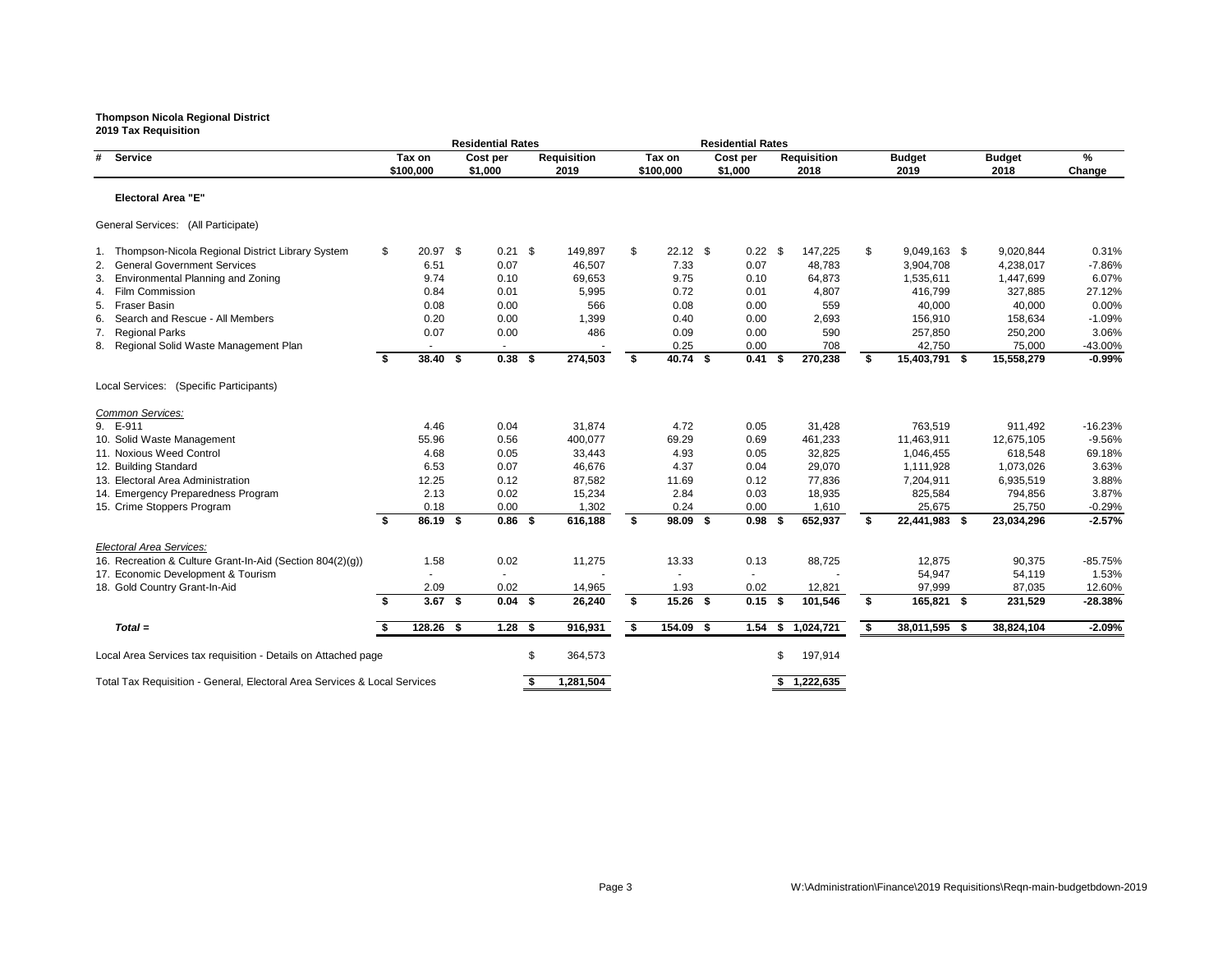**2019 Tax Requisition Residential Rates**<br> **Residential Rates**<br> **Cost per** Requisition<br> **Residential Rates**<br> **Requisition**<br> **Requisition # Service Tax on Cost per Requisition Tax on Cost per Requisition Budget Budget % \$100,000 \$1,000 2019 \$100,000 \$1,000 2018 2019 2018 Change Electoral Area "I"** General Services: (All Participate) 1. Thompson-Nicola Regional District Library System  $$20.98 $0.21 $98,986 $22.15 $0.22 $102,626 $9,049,162.$ <br>1. General Government Services 6.51 0.07 30,722 7.33 0.07 33,969 3,904,7 2. General Government Services 6.51 6.51 0.07 30,722 7.33 0.07 33,969 3. Environmental Planning and Zoning and Toning 8.74 0.10 45,965 9.75 0.10 45,156 1,535,61 4. Film Commission 0.84 0.01 3,957 0.72 0.01 3,347 416,799 327,885 27.12% 5. Fraser Basin 0.08 0.00 374 0.08 0.00 40,000 40,000 0.00% 6. Search and Rescue - All Members **6. 20 156,9** 0.20 0.00 0.00 0.20 0.40 0.40 0.00 1,876 156,9 7. Regional Parks 0.07 0.00 321 0.09 0.00 411 257,850 250,200 3.06% 8. Regional Solid Waste Management Plan  $\sim$  - - - - - - - - - 0.17 0.00 493 42,7 **\$ 38.42 \$ 0.38 \$ 181,249 \$ 40.71 \$ 0.41 \$ 188,267 \$ 15,403,791 \$ 15,558,279 -0.99%** Local Services: (Specific Participants) *Common Services:* 9. E-911 4.46 0.04 21,034 4.72 0.05 21,875 763,519 911,492 -16.23% 10. Solid Waste Management 11,463,9<br>
11,463,9 11. Noxious Weed Control **1.046,4** 2.68 1,046,456 61.05 22,068 4.93 6.05 22,845 61,046,456 61,046,45 12. Building Standard 6.53 0.07 30,800 4.37 0.04 20,231 1,111,928 1,073,026 3.63% 13. Electoral Area Administration 12.25 0.12 57,792 11.69 0.12 54,170 7,204,91 14. Crime Stoppers Program  $0.18$  0.18  $0.00$  859  $0.24$  0.00  $1,121$  25,67 15. Emergency Preparedness Program 2.13 0.02 10,052 2.84 0.03 13,176 825,5 **\$ 86.26 \$ 0.86 \$ 406,908 \$ 98.10 \$ 0.98 \$ 454,452 \$ 22,441,983 \$ 23,034,296 -2.57%** *Electoral Area Services:* 16. Recreation & Culture Grant-In-Aid (Section 804(2)(g))  $2.51$  0.03 11,825 8.40 0.08 38,925 38,925 12,87 17. Economic Development & Tourism  $3.28$   $3.28$   $0.03$   $15,488$   $3.34$   $0.03$   $15,450$   $15,02$ 18. Gold Country Communities Grant-In-Aid  $2.09$  0.02 9,874 1.93 0.02 8,922 87,99 19. Critical Intersections - Street Lighting and the street of the street of the street Eighting and the street Eighting and the street Eighting and the street Eighting and the street Eighting and the street Eighting and t 20. Dangerous Dog Control **181,9**<br>
3.60 \$ 0.09 \$ 40,557 \$ 13.93 \$ 0.14 \$ 64,517 \$ 307,8 **\$ 8.60 \$ 0.09 \$ 40,557 \$ 13.93 \$ 0.14 \$ 64,517 \$ 307,817 \$ 292,418 5.27%** *Total =* **\$ 133.28 \$ 1.33 \$ 628,714 \$ 152.74 \$ 1.53 \$ 707,236 \$ 38,153,591 \$ 38,884,993 -1.88%** Local Area Services tax requisition - Details on Attached page  $$ 147,728$  \$ 145,806

Total Tax Requisition - General, Electoral Area Services & Local Services **\$ 776,442 \$ 853,042** 

|            | <b>Budget</b>     | %                |
|------------|-------------------|------------------|
|            | 2018              | Change           |
|            |                   |                  |
|            |                   |                  |
|            |                   |                  |
|            |                   |                  |
|            |                   |                  |
| 63         | \$<br>9,020,844   | 0.31%            |
| 08         | 4,238,017         | $-7.86%$         |
| 11         | 1,447,699         | 6.07%            |
| '99        | 327,885           | 27.12%           |
| 00         | 40,000            | 0.00%            |
| 10<br>50   | 158,634           | $-1.09%$         |
| 50         | 250,200<br>75,000 | 3.06%<br>-43.00% |
| <b>'91</b> | \$<br>15,558,279  | $-0.99%$         |
|            |                   |                  |
|            |                   |                  |
|            |                   |                  |
|            |                   |                  |
| 19         | 911,492           | -16.23%          |
| 11         | 12,675,105        | $-9.56%$         |
| 55         | 618,548           | 69.18%           |
| 28         | 1,073,026         | 3.63%            |
| 11         | 6,935,519         | 3.88%            |
| 75         | 25,750            | $-0.29%$         |
| 84         | 794,856           | 3.87%            |
| 83         | \$<br>23,034,296  | $-2.57%$         |
|            |                   |                  |
|            |                   |                  |
| :75        | 44,875            | -71.31%          |
| 24         | 15,450            | $-2.76%$         |
| 199        | 87,035            | 12.60%           |
|            |                   | #DIV/0!          |
| 19<br>17   | 145,058           | 25.41%           |
|            | \$<br>292,418     | 5.27%            |
|            |                   |                  |
| 91         | \$<br>38,884,993  | $-1.88%$         |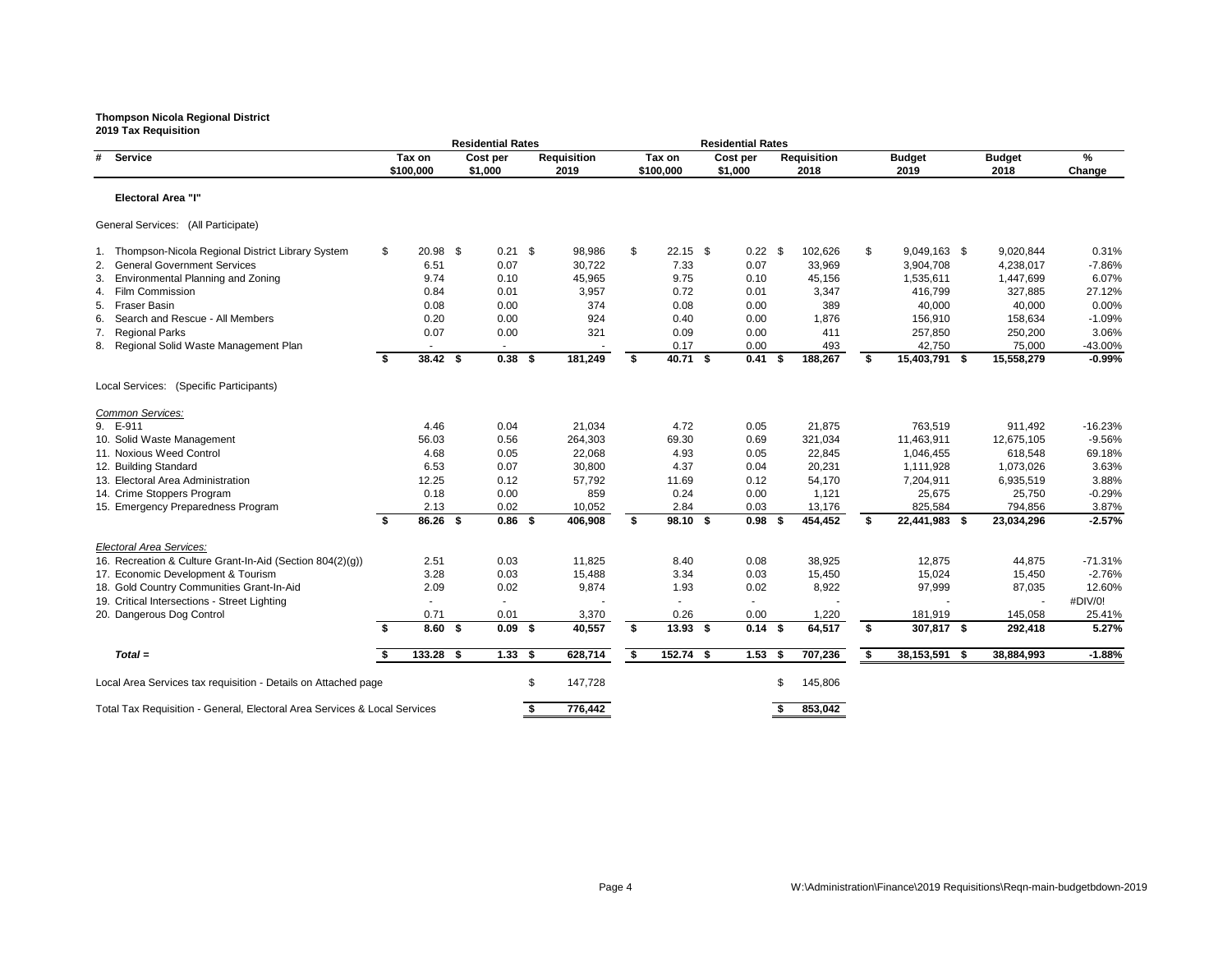|                                                                           | <b>Residential Rates</b> |             |          |           |    |                    |        | <b>Residential Rates</b> |               |                |      |                    |    |               |  |               |           |
|---------------------------------------------------------------------------|--------------------------|-------------|----------|-----------|----|--------------------|--------|--------------------------|---------------|----------------|------|--------------------|----|---------------|--|---------------|-----------|
| <b>Service</b><br>#                                                       | Tax on                   |             | Cost per |           |    | <b>Requisition</b> | Tax on |                          |               | Cost per       |      | <b>Requisition</b> |    | <b>Budget</b> |  | <b>Budget</b> | %         |
|                                                                           |                          | \$100,000   |          | \$1,000   |    | 2019               |        | \$100,000                |               | \$1,000        |      | 2018               |    | 2019          |  | 2018          | Change    |
| <b>Electoral Area "J"</b>                                                 |                          |             |          |           |    |                    |        |                          |               |                |      |                    |    |               |  |               |           |
| General Services: (All Participate)                                       |                          |             |          |           |    |                    |        |                          |               |                |      |                    |    |               |  |               |           |
| Thompson-Nicola Regional District Library System                          | \$                       | $20.96$ \$  |          | $0.21$ \$ |    | 234,575            | \$     | $22.10$ \$               |               | $0.22$ \$      |      | 234,020            | \$ | 9,049,163 \$  |  | 9,020,844     | 0.31%     |
| <b>General Government Services</b>                                        |                          | 6.50        |          | 0.07      |    | 72,792             |        | 7.33                     | \$            | 0.07           |      | 77,615             |    | 3,904,708     |  | 4,238,017     | $-7.86%$  |
| <b>Environmental Planning and Zoning</b><br>3.                            |                          | 9.74        |          | 0.10      |    | 109,041            |        | 9.75                     | \$            | 0.10           |      | 103,219            |    | 1,535,611     |  | 1,447,699     | 6.07%     |
| <b>Film Commission</b><br>4.                                              |                          | 0.84        |          | 0.01      |    | 9,385              |        | $0.72$ \$                |               | 0.01           |      | 7,647              |    | 416,799       |  | 327,885       | 27.12%    |
| <b>Fraser Basin</b><br>5.                                                 |                          | 0.08        |          | 0.00      |    | 885                |        | 0.08                     | \$            | 0.00           |      | 888                |    | 40,000        |  | 40,000        | 0.00%     |
| Search and Rescue - All Members<br>6.                                     |                          | 0.20        |          | 0.00      |    | 2,191              |        | 0.40                     | \$            | 0.00           |      | 4,286              |    | 156,910       |  | 158,634       | $-1.09%$  |
| <b>Regional Parks</b><br>7.                                               |                          | 0.07        |          | 0.00      |    | 761                |        | 0.09                     | \$            | 0.00           |      | 939                |    | 257,850       |  | 250,200       | 3.06%     |
| 8. Regional Solid Waste Management Plan                                   |                          |             |          |           |    |                    |        | 0.39                     | \$            | 0.00           |      | 1,126              |    | 42,750        |  | 75,000        | -43.00%   |
|                                                                           | Ŝ.                       | $38.39$ \$  |          | $0.38$ \$ |    | 429,630            | \$     | 40.87 \$                 |               | $0.41 \quad $$ |      | 429,740            | \$ | 15,403,791 \$ |  | 15,558,279    | $-0.99%$  |
| Local Services: (Specific Participants)                                   |                          |             |          |           |    |                    |        |                          |               |                |      |                    |    |               |  |               |           |
| Common Services:                                                          |                          |             |          |           |    |                    |        |                          |               |                |      |                    |    |               |  |               |           |
| 9. E-911                                                                  |                          | 4.46        |          | 0.04      |    | 49,897             |        | 4.72 $$$                 |               | 0.05           |      | 50,001             |    | 763,519       |  | 911,492       | $-16.23%$ |
| 10. Solid Waste Management                                                |                          | 55.95       |          | 0.56      |    | 626,226            |        | 69.30                    | \$            | 0.69           |      | 733,813            |    | 11,463,911    |  | 12,675,105    | $-9.56%$  |
| 11. Noxious Weed Control                                                  |                          | 4.68        |          | 0.05      |    | 52,358             |        | 4.93                     | \$            | 0.05           |      | 52,220             |    | 1,046,455     |  | 618,548       | 69.18%    |
| 12. Building Standard                                                     |                          | 6.53        |          | 0.07      |    | 73,075             |        | 4.37                     | \$            | 0.04           |      | 46,247             |    | 1,111,928     |  | 1,073,026     | 3.63%     |
| 13. Electoral Area Administration                                         |                          | 12.25       |          | 0.12      |    | 137,118            |        | 11.69                    | \$            | 0.12           |      | 123,829            |    | 7,204,911     |  | 6,935,519     | 3.88%     |
| 14. Crime Stoppers Program                                                |                          | 0.18        |          | 0.00      |    | 2,039              |        | 0.24                     | -\$           | 0.00           |      | 2,562              |    | 25,675        |  | 25,750        | $-0.29%$  |
| 15. Emergency Preparedness Program                                        |                          | 2.13        |          | 0.02      |    | 23,849             |        | 2.84                     | \$            | 0.03           |      | 30,121             |    | 825,584       |  | 794,856       | 3.87%     |
|                                                                           | Ŝ.                       | 86.18 \$    |          | $0.86$ \$ |    | 964,562            | \$     | 98.10 \$                 |               | 0.98           | -S   | 1,038,793          | \$ | 22,441,983 \$ |  | 23,034,296    | $-2.57%$  |
| Electoral Area Services:                                                  |                          |             |          |           |    |                    |        |                          |               |                |      |                    |    |               |  |               |           |
| 16. Recreation & Culture Grant-In-Aid (Section 804(2)(g))                 |                          | 0.47        |          | 0.00      |    | 5,275              |        | 0.25                     | $\mathfrak s$ | 0.00           |      | 2,640              |    | 12,875        |  | 12,875        | 0.00%     |
| 17. Gold Country Communities Grant-In-Aid                                 |                          | 2.09        |          | 0.02      |    | 23,426             |        | 1.93                     | \$            | 0.02           |      | 20,396             |    | 97,999        |  | 87,035        | 12.60%    |
| 18. Economic Development & Tourism                                        |                          | 7.04        |          | 0.07      |    | 78,846             |        | $(0.32)$ \$              |               | (0.00)         |      | (3, 416)           |    | 102,369       |  | 50,150        | 104.13%   |
| 19. Mosquito Control - South                                              |                          | 0.58        |          | 0.01      |    | 6,464              |        | $0.58$ \$                |               | 0.01           |      | 6,187              |    | 202,005       |  | 191,872       | 5.28%     |
| 20. Critical Intersections - Street Lighting                              |                          |             |          |           |    |                    |        | $(1.04)$ \$              |               | (0.01)         |      | (10, 986)          |    |               |  |               | #DIV/0!   |
| 21. Alternative Waste Collection                                          |                          | 19.45       |          | 0.19      |    | 217,721            |        | 20.77 \$                 |               | 0.21           |      | 219,966            |    | 232,464       |  | 220,788       | 5.29%     |
| 22. Community Parks                                                       |                          | 0.74        |          | 0.01      |    | 8,240              |        | $0.78$ \$                |               | 0.01           |      | 8,240              |    | 8,240         |  | 8,240         | 0.00%     |
| 23. Dangerous Dog Control                                                 |                          | 0.71        |          | 0.01      |    | 7,994              |        | $0.26$ \$                |               | 0.00           |      | 2,790              |    | 181,919       |  | 145,058       | 25.41%    |
|                                                                           | - \$                     | $31.09$ \$  |          | $0.31$ \$ |    | 347,966            | \$     | $23.21$ \$               |               | $0.23$ \$      |      | 245,817            | \$ | 837,871 \$    |  | 716,018       | 17.02%    |
| $Total =$                                                                 |                          | $155.66$ \$ |          | $1.56$ \$ |    | 1,742,158          | \$     | $162.18$ \$              |               | 1.62           | - 56 | 1,714,350          | \$ | 38,683,645 \$ |  | 39,308,593    | $-1.59%$  |
| Local Area Services tax requisition - Details on Attached page            |                          |             |          |           | \$ | 598,869            |        |                          |               |                | S    | 524,850            |    |               |  |               |           |
| Total Tax Requisition - General, Electoral Area Services & Local Services |                          |             |          |           | -S | 2,341,027          |        |                          |               |                |      | \$2,239,200        |    |               |  |               |           |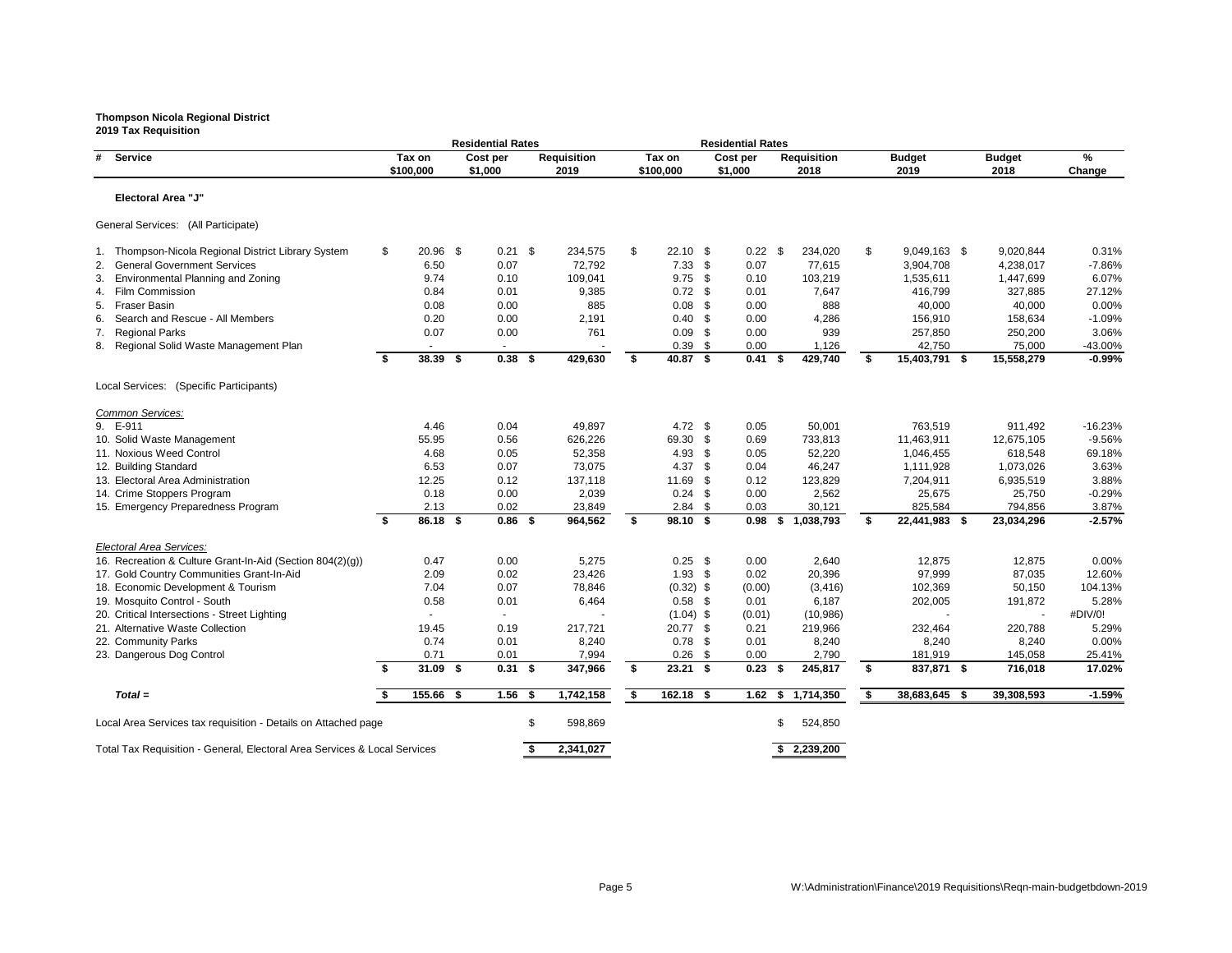|                                                                           | <b>Residential Rates</b> |                          |  |                     |    |                            |    | <b>Residential Rates</b> |  |                     |      |                            |    |                       |                       |             |
|---------------------------------------------------------------------------|--------------------------|--------------------------|--|---------------------|----|----------------------------|----|--------------------------|--|---------------------|------|----------------------------|----|-----------------------|-----------------------|-------------|
| <b>Service</b><br>#                                                       |                          | Tax on<br>\$100,000      |  | Cost per<br>\$1,000 |    | <b>Requisition</b><br>2019 |    | Tax on<br>\$100,000      |  | Cost per<br>\$1,000 |      | <b>Requisition</b><br>2018 |    | <b>Budget</b><br>2019 | <b>Budget</b><br>2018 | %<br>Change |
| <b>Electoral Area "L"</b>                                                 |                          |                          |  |                     |    |                            |    |                          |  |                     |      |                            |    |                       |                       |             |
| General Services: (All Participate)                                       |                          |                          |  |                     |    |                            |    |                          |  |                     |      |                            |    |                       |                       |             |
| Thompson-Nicola Regional District Library System                          | \$                       | $20.95$ \$               |  | $0.21$ \$           |    | 140,570                    | \$ | $22.11$ \$               |  | $0.22$ \$           |      | 137,875                    | \$ | $9,049,163$ \$        | 9,020,844             | 0.31%       |
| <b>General Government Services</b>                                        |                          | 6.50                     |  | 0.06                |    | 43,601                     |    | 7.33                     |  | 0.07                |      | 45,727                     |    | 3,904,708             | 4,238,017             | $-7.86%$    |
| <b>Environmental Planning and Zoning</b><br>3.                            |                          | 9.74                     |  | 0.10                |    | 65,362                     |    | 9.75                     |  | 0.10                |      | 60,794                     |    | 1,535,611             | 1,447,699             | 6.07%       |
| <b>Film Commission</b><br>4.                                              |                          | 0.84                     |  | 0.01                |    | 5,625                      |    | 0.72                     |  | 0.01                |      | 4,504                      |    | 416,799               | 327,885               | 27.12%      |
| <b>Fraser Basin</b><br>5.                                                 |                          | 0.08                     |  | 0.00                |    | 531                        |    | 0.08                     |  | 0.00                |      | 524                        |    | 40,000                | 40,000                | 0.00%       |
| Search and Rescue - All Members<br>6.                                     |                          | 0.20                     |  | 0.00                |    | 1,313                      |    | 0.40                     |  | 0.00                |      | 2,525                      |    | 156,910               | 158,634               | $-1.09%$    |
| <b>Regional Parks</b><br>7.                                               |                          | 0.07                     |  | 0.00                |    | 456                        |    | 0.09                     |  | 0.00                |      | 553                        |    | 257,850               | 250,200               | 3.06%       |
| 8. Regional Solid Waste Management Plan                                   |                          |                          |  |                     |    |                            |    | 0.23                     |  | 0.00                |      | 663                        |    | 42,750                | 75,000                | -43.00%     |
|                                                                           | Ŝ.                       | $38.38$ \$               |  | $0.38$ \$           |    | 257,458                    | \$ | 40.72 \$                 |  | 0.41                | - \$ | 253,165                    | \$ | 15,403,791 \$         | 15,558,279            | $-0.99%$    |
| Local Services: (Specific Participants)                                   |                          |                          |  |                     |    |                            |    |                          |  |                     |      |                            |    |                       |                       |             |
| Common Services:                                                          |                          |                          |  |                     |    |                            |    |                          |  |                     |      |                            |    |                       |                       |             |
| 9. E-911                                                                  |                          | 4.46                     |  | 0.04                |    | 29,916                     |    | 4.72                     |  | 0.05                |      | 29,453                     |    | 763,519               | 911,492               | $-16.23%$   |
| 10. Solid Waste Management                                                |                          | 55.93                    |  | 0.56                |    | 375,231                    |    | 69.31                    |  | 0.69                |      | 432,249                    |    | 11,463,911            | 12,675,105            | $-9.56%$    |
| 11. Noxious Weed Control                                                  |                          | 4.68                     |  | 0.05                |    | 31,386                     |    | 4.93                     |  | 0.05                |      | 30,759                     |    | 1,046,455             | 618,548               | 69.18%      |
| 12. Building Standard                                                     |                          | 6.53                     |  | 0.07                |    | 43,805                     |    | 4.37                     |  | 0.04                |      | 27,240                     |    | 1,111,928             | 1,073,026             | 3.63%       |
| 13. Electoral Area Administration                                         |                          | 12.25                    |  | 0.12                |    | 82,194                     |    | 11.69                    |  | 0.12                |      | 72,936                     |    | 7,204,911             | 6,935,519             | 3.88%       |
| 14. Crime Stoppers Program                                                |                          | 0.18                     |  | 0.00                |    | 1,222                      |    | 0.24                     |  | 0.00                |      | 1,509                      |    | 25,675                | 25,750                | $-0.29%$    |
| 15. Emergency Preparedness Program                                        |                          | 2.13                     |  | 0.02                |    | 14,297                     |    | 2.84                     |  | 0.03                |      | 17,742                     |    | 825,584               | 794,856               | 3.87%       |
|                                                                           | Ŝ.                       | 86.16 \$                 |  | $0.86$ \$           |    | 578,051                    | \$ | 98.11 \$                 |  | 0.98 <sup>5</sup>   |      | 611,888                    | \$ | 22,441,983 \$         | 23,034,296            | $-2.57%$    |
| <b>Electoral Area Services:</b>                                           |                          |                          |  |                     |    |                            |    |                          |  |                     |      |                            |    |                       |                       |             |
| 16. Cemeteries                                                            |                          | 0.55                     |  | 0.01                |    | 3,696                      |    | 0.55                     |  | 0.01                |      | 3,436                      |    | 15,210                | 6,680                 | 127.69%     |
| 17. Mosquito Control - South                                              |                          | 0.58                     |  | 0.01                |    | 3,876                      |    | 0.58                     |  | 0.01                |      | 3,644                      |    | 202,005               | 191,872               | 5.28%       |
| 18. Economic Development & Tourism                                        |                          | $\overline{\phantom{a}}$ |  |                     |    |                            |    | $\sim$                   |  |                     |      |                            |    | 66,389                | 78,205                | $-15.11%$   |
| 19. Recreation & Culture Grant-In-Aid (Section 804(2)(g))                 |                          | 1.64                     |  | 0.02                |    | 11,025                     |    | 5.45                     |  | 0.05                |      | 33,993                     |    | 12,875                | 35,875                | $-64.11%$   |
| 20. Critical Intersections - Street Lighting                              |                          |                          |  |                     |    |                            |    |                          |  |                     |      |                            |    |                       |                       | #DIV/0!     |
| 23. Community Parks                                                       |                          | 0.02                     |  | 0.00                |    | 150                        |    | 0.11                     |  | 0.00                |      | 655                        |    | 850                   | 850                   | 0.00%       |
|                                                                           | - \$                     | $2.79$ \$                |  | $0.03$ \$           |    | 18,747                     | \$ | $6.69$ \$                |  | $0.07$ \$           |      | 41,728                     | \$ | 297,329 \$            | 313,482               | $-5.15%$    |
| $Total =$                                                                 |                          | $127.33$ \$              |  | $1.27$ \$           |    | 854,256                    | S. | 145.52 \$                |  | $1.45$ \$           |      | 906,781                    | \$ | 38, 143, 103 \$       | 38,906,057            | $-1.96%$    |
| Local Area Services tax requisition - Details on Attached page            |                          |                          |  |                     | \$ | 109,670                    |    |                          |  |                     | S    | 115,800                    |    |                       |                       |             |
| Total Tax Requisition - General, Electoral Area Services & Local Services |                          |                          |  |                     |    | 963,926                    |    |                          |  |                     |      | \$1,022,581                |    |                       |                       |             |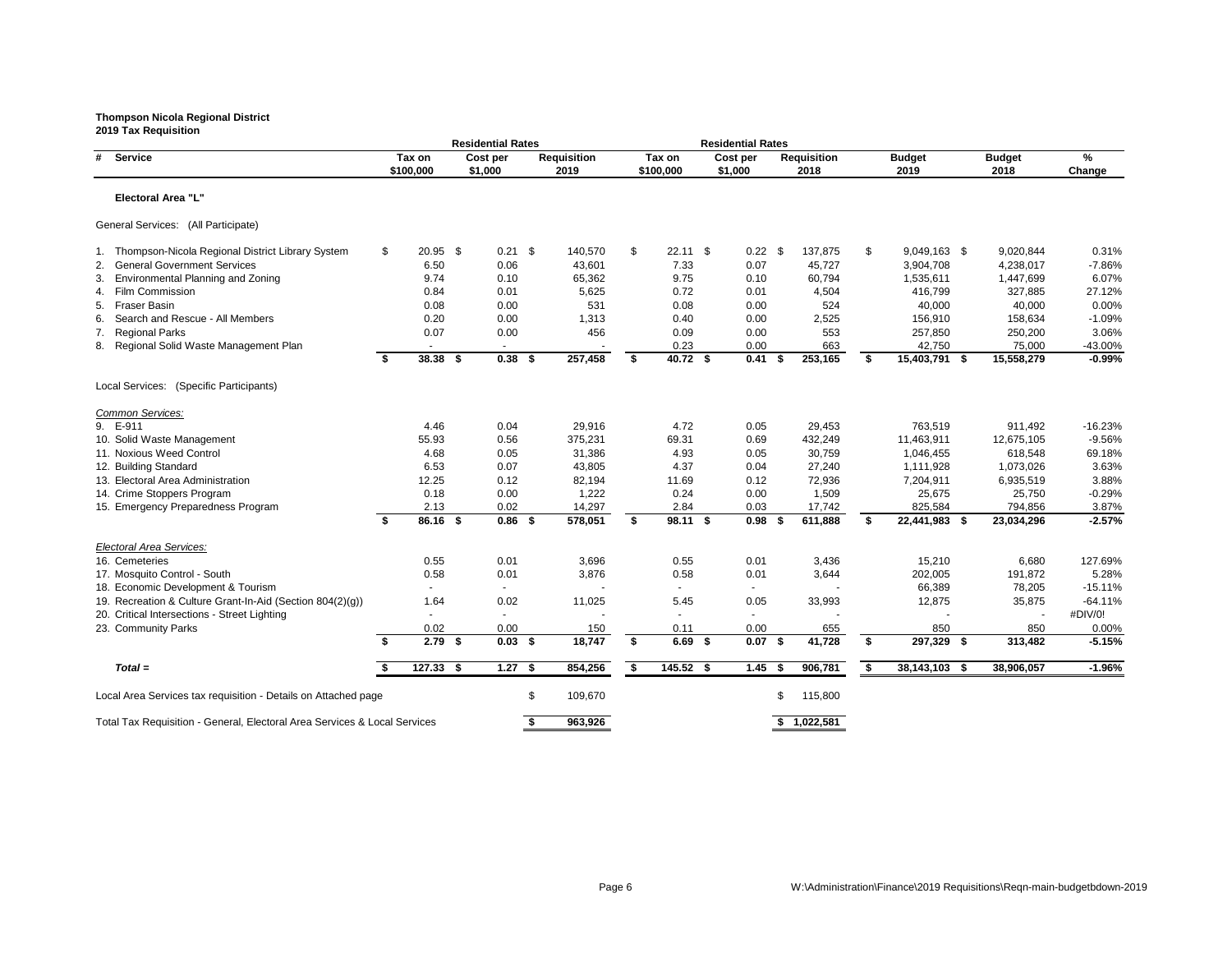**Residential Rates Residential Rates # Service Tax on Cost per Requisition Tax on Cost per Requisition Budget Budget % \$100,000 \$1,000 2019 \$100,000 \$1,000 2018 2019 2018 Change Electoral Area "M"** General Services: (All Participate) 1. Thompson-Nicola Regional District Library System  $$$  21.96 \$  $0.22$  \$  $$$  157,278 \$ 22.98 \$  $0.23$  \$ 156,503 \$ 9,049,163 \$ 9,049,163 \$ 9,049,783 \$ 9,049,783 \$ 9,049,762 0.08 51,906 \$ 3,904,763 2. General Government Services 6.81 6.81 6.81 0.07 48,783 7.62 0.08 51,906 3. Environmental Planning and Zoning 2001 0.21 10.21 0.10 73,151 10.14 0.10 69,019 1,535,6 4. Film Commission 0.88 0.01 6,296 0.75 0.01 5,114 416,799 327,885 27.12% 5. Fraser Basin 0.08 0.00 594 0.09 0.00 40,000 40,000 0.00% 6. Search and Rescue - All Members **6. 201 1,469** 1,469 0.42 0.00 2,866 156,9 7. Regional Parks 0.07 0.00 510 0.09 0.00 628 257,850 250,200 3.06% 8. Regional Solid Waste Management Plan  $\sim$  - - - - - - - - - 0.26 0.00 753 753 42,7 **\$ 40.22 \$ 0.40 \$ 288,081 \$ 42.36 \$ 0.42 \$ 287,384 \$ 15,403,791 \$ 15,558,279 -0.99%** Local Services: (Specific Participants) *Common Services:* 9. E-911 4.67 0.05 33,479 4.91 0.05 33,438 763,519 911,492 -16.23% 10. Solid Waste Management 58.59 0.59 419,704 72.07 0.72 490,733 11,463,911 12,675,105 -9.56% 11. Noxious Weed Control 1.046,4 (1.046,4  $\sim$  4.90 0.05 35,126 5.13 0.05 34,923 1,046,4 12. Building Standard 6.84 0.07 49,024 4.54 0.05 30,928 1,111,928 1,073,026 3.63% 13. Electoral Area Administration 12.84 12.84 0.13 91,988 12.16 0.12 82,811 7,204,9 14. Crime Stoppers Program  $0.19$   $0.00$   $1,368$   $0.25$   $0.00$   $1,713$   $25,6$ 15. Emergency Preparedness Program 2.23 0.02 16,000 2.96 0.03 20,142 825,5 **\$ 90.28 \$ 0.90 \$ 646,689 \$ 102.02 \$ 1.02 \$ 694,688 \$ 22,441,983 \$ 23,034,296 -2.57%** *Electoral Area Services:* 16. Mosquito Control - Nicola Valley 107,9 17. Nicola Valley Aquatic Centre Grant-In-Aid 14.55 0.15 104,245 14.98 0.15 101,992 191,7 18. Economic Development & Tourism  $0.70$  0.01  $5,029$  1.06 0.01 7,242 54,2 19. Gold Country Communities Grant-In-Aid  $2.19$  0.02 15,717 2.00 0.02 13,639 97,9 20. Recreation & Culture Grant-In-Aid (Section 804(2)(g))  $1.23$  0.01 8,815 10.37 0.10 70,618 12,8 21. Critical Intersections - Street Lighting - - - - - - - - #DIV/0! 22. Dangerous Dog Control 2001 0.75 0.01 5,363 0.27 0.00 1,865 181,9 **\$ 26.54 \$ 0.27 \$ 190,109 \$ 36.03 \$ 0.36 \$ 245,308 \$ 646,715 \$ 654,387 -1.17%** *Total =* **\$ 157.04 \$ 1.57 \$ 1,124,879 \$ 180.40 \$ 1.80 \$ 1,227,380 \$ 38,492,489 \$ 39,246,962 -1.92%** Local Area Services tax requisition - Details on Attached page  $$ 146,232$  \$ 137,445

Total Tax Requisition - General, Electoral Area Services & Local Services **\$ 1,271,110 \$ 1,364,825** 

|                  | <b>Budget</b>    | ℅         |
|------------------|------------------|-----------|
|                  | 2018             | Change    |
|                  |                  |           |
|                  |                  |           |
|                  |                  |           |
|                  |                  |           |
|                  |                  |           |
| 63               | \$<br>9,020,844  | 0.31%     |
| '08              | 4,238,017        | $-7.86%$  |
| 311              | 1,447,699        | 6.07%     |
| '99              | 327,885          | 27.12%    |
| )00              | 40,000           | 0.00%     |
| 10               | 158,634          | -1.09%    |
| 850              | 250,200          | 3.06%     |
| 50               | 75,000           | -43.00%   |
| '91              | \$<br>15,558,279 | -0.99%    |
|                  |                  |           |
|                  |                  |           |
|                  |                  |           |
|                  |                  |           |
| 19ء              | 911,492          | $-16.23%$ |
| 11               | 12,675,105       | $-9.56%$  |
| 55               | 618,548          | 69.18%    |
| 128              | 1,073,026        | 3.63%     |
| 11               | 6,935,519        | 3.88%     |
| 575              | 25,750           | $-0.29%$  |
| 84               | 794,856          | 3.87%     |
| 183              | \$<br>23,034,296 | $-2.57%$  |
|                  |                  |           |
|                  |                  |           |
| 157              | 107,115          | 0.79%     |
| '46              | 188,654          | 1.64%     |
| :19              | 50,150           | 8.11%     |
| 199              | 87,035           | 12.60%    |
| 375              | 76,375           | $-83.14%$ |
|                  |                  | #DIV/0!   |
| 19               | 145,058          | 25.41%    |
| $\overline{1}$ 5 | \$<br>654,387    | -1.17%    |
|                  |                  |           |
| 89               | \$<br>39,246,962 | $-1.92%$  |

### **Thompson Nicola Regional District 2019 Tax Requisition**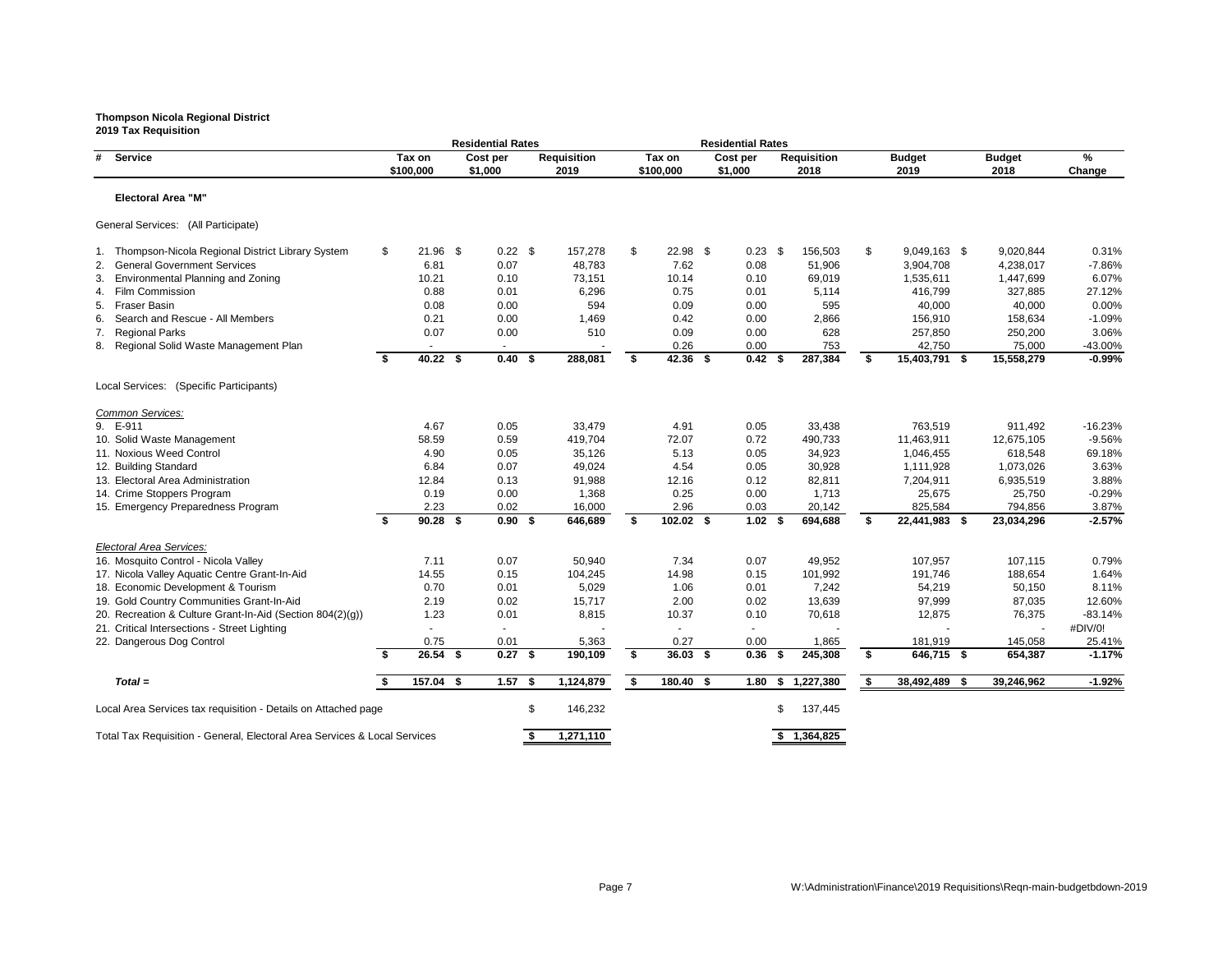**Residential Rates Residential Rates # Service Tax on Cost per Requisition Tax on Cost per Requisition Budget Budget % \$100,000 \$1,000 2019 \$100,000 \$1,000 2018 2019 2018 Change Electoral Area "N"** General Services: (All Participate) 1. Thompson-Nicola Regional District Library System  $\frac{1}{3}$   $\frac{22.23}{3}$   $\frac{1}{32}$ , 0.22 \$  $\frac{132,066}{40,965}$   $\frac{1}{32}$ , 0.23 \$ 133,205 \$ 9,049,163  $\frac{1}{3}$ , 9049,168  $\frac{1}{3}$ , 9049,168  $\frac{1}{3}$ , 904,7 2. General Government Services 6.89 6.89 6.89 6.89 6.89 6.89 40,965 7.72 0.08 44,111 3. Environmental Planning and Zoning 2001 0.33 10.33 0.10 61,402 10.26 0.10 58,648 1,535,6 4. Film Commission 0.89 0.01 5,285 0.76 0.01 4,346 416,799 327,885 27.12% 5. Fraser Basin 0.08 0.00 499 0.09 0.00 40,000 40,000 0.00% 6. Search and Rescue - All Members **6. 201 1.233** 0.43 0.00 2,434 156,910 1,233 7. Regional Parks 0.07 0.00 428 0.09 0.00 534 257,850 250,200 3.06% 8. Regional Solid Waste Management Plan - - - - - - - - - - - - - - - - - 0.22 0.00 640 640 642, **\$ 40.70 \$ 0.41 \$ 241,878 \$ 42.87 \$ 0.43 \$ 244,423 \$ 15,403,791 \$ 15,558,279 -0.99%** Local Services: (Specific Participants) *Common Services:* 9. E-911 4.73 0.05 28,104 4.97 0.05 28,413 763,519 911,492 -16.23% 10. Solid Waste Management 11,463,9 11. Noxious Weed Control 1.046,4 (1.05 29,484 5.19 1,046,486 61.19 6.05 6.19 5.19 1,046,455 618,548 12. Building Standard 6.93 0.07 41,151 4.60 0.05 26,277 1,111,928 1,073,026 3.63% 13. Electoral Area Administration 13.00 13.00 13.00 0.13 17,214 12.31 0.12 70,358 7,204,9<br>14. Crime Stoppers Program 16,19 0.00 1,148 0.25 0.00 1,456 25.6 14. Crime Stoppers Program  $0.19$   $0.00$   $1,148$   $0.25$   $0.00$   $1,456$   $25,6$ 15. Emergency Preparedness Program  $2.26$  0.02 13,430 2.99 0.03 17,116 825,5 **\$ 91.39 \$ 0.91 \$ 543,014 \$ 103.25 \$ 1.03 \$ 590,274 \$ 22,441,983 \$ 23,034,296 -2.57%** *Electoral Area Services:* 16. Mosquito Control - Nicola Valley 107,9 6.97 5.97 6.23 6.23 6.23 6.23 6.244 107,9 17. Nicola Valley Aquatic Centre Grant-In-Aid 14.73 0.15 87,501 15.16 0.15 86,662 191,7 18. Recreation & Culture Grant-In-Aid (Section 804(2)(g))  $1.88$  0.02 11,178 4.85 0.05 27,725 27,725 12,8 19. Economic Development & Tourism 0.22 0.00 1,290 - - - 57,150 55,908 2.22% 20. Gold Country Communities Grant-In-Aid 2.22 0.02 13,192 2.03 0.02 11,589 97,9 21. Critical Intersections - Street Lighting - - - - - - - - #DIV/0! 22. Dangerous Dog Control **1,585** 0.76 0.01 4,502 0.28 0.28 0.00 1,585 23. Alternative Waste Collection **24,40** 1.10 0.04 24,376 3.26 0.03 18,625 24,4 24. Community Park 0.03 0.00 165 0.00 165 4,165 4,165 0.00% **\$ 29.91 \$ 0.30 \$ 184,963 \$ 31.84 \$ 0.32 \$ 188,795 \$ 496,292 \$ 501,263 -0.99%** *Total =* **\$ 162.00 \$ 1.63 \$ 969,855 \$ 177.96 \$ 1.79 \$ 1,023,492 \$ 38,342,066 \$ 39,093,838 -1.92%** Local Area Services tax requisition - Details on Attached page  $\sim$  \$ 134,805 \$ 134,805 \$ 128,187

Total Tax Requisition - General, Electoral Area Services & Local Services **\$ 1,104,660 \$ 1,104,660 \$ 1,151,679** 

|     | Budget<br>2018   | ‰<br>Change |
|-----|------------------|-------------|
|     |                  |             |
|     |                  |             |
|     |                  |             |
|     |                  |             |
|     |                  |             |
| 163 | \$<br>9,020,844  | 0.31%       |
| 708 | 4,238,017        | -7.86%      |
| 311 | 1,447,699        | 6.07%       |
| 799 | 327,885          | 27.12%      |
| 000 | 40,000           | $0.00\%$    |
| 910 | 158,634          | $-1.09%$    |
| 350 | 250,200          | 3.06%       |
| 750 | 75,000           | -43.00%     |
| 791 | \$<br>15,558,279 | $-0.99%$    |
|     |                  |             |
|     |                  |             |
|     |                  |             |
|     |                  |             |
| 519 | 911,492          | -16.23%     |
| 911 | 12,675,105       | $-9.56%$    |
| 455 | 618,548          | 69.18%      |
| 928 | 1,073,026        | 3.63%       |
| 911 | 6,935,519        | 3.88%       |
| 375 | 25,750           | $-0.29%$    |
| 584 | 794,856          | 3.87%       |
| 983 | \$<br>23,034,296 | $-2.57%$    |
|     |                  |             |
| 957 | 107,115          | 0.79%       |
| 746 | 188,654          | 1.64%       |
| 375 | 32,875           | -60.84%     |
| 150 | 55,908           | 2.22%       |
| 999 | 87,035           | 12.60%      |
|     |                  | #DIV/0!     |
|     |                  | #DIV/0!     |
| 400 | 25,511           | $-4.35%$    |
| 165 | 4,165            | $0.00\%$    |
| 292 | \$<br>501,263    | $-0.99%$    |
|     |                  |             |
| 166 | \$<br>39 093 838 | $-1.92%$    |

### **Thompson Nicola Regional District 2019 Tax Requisition**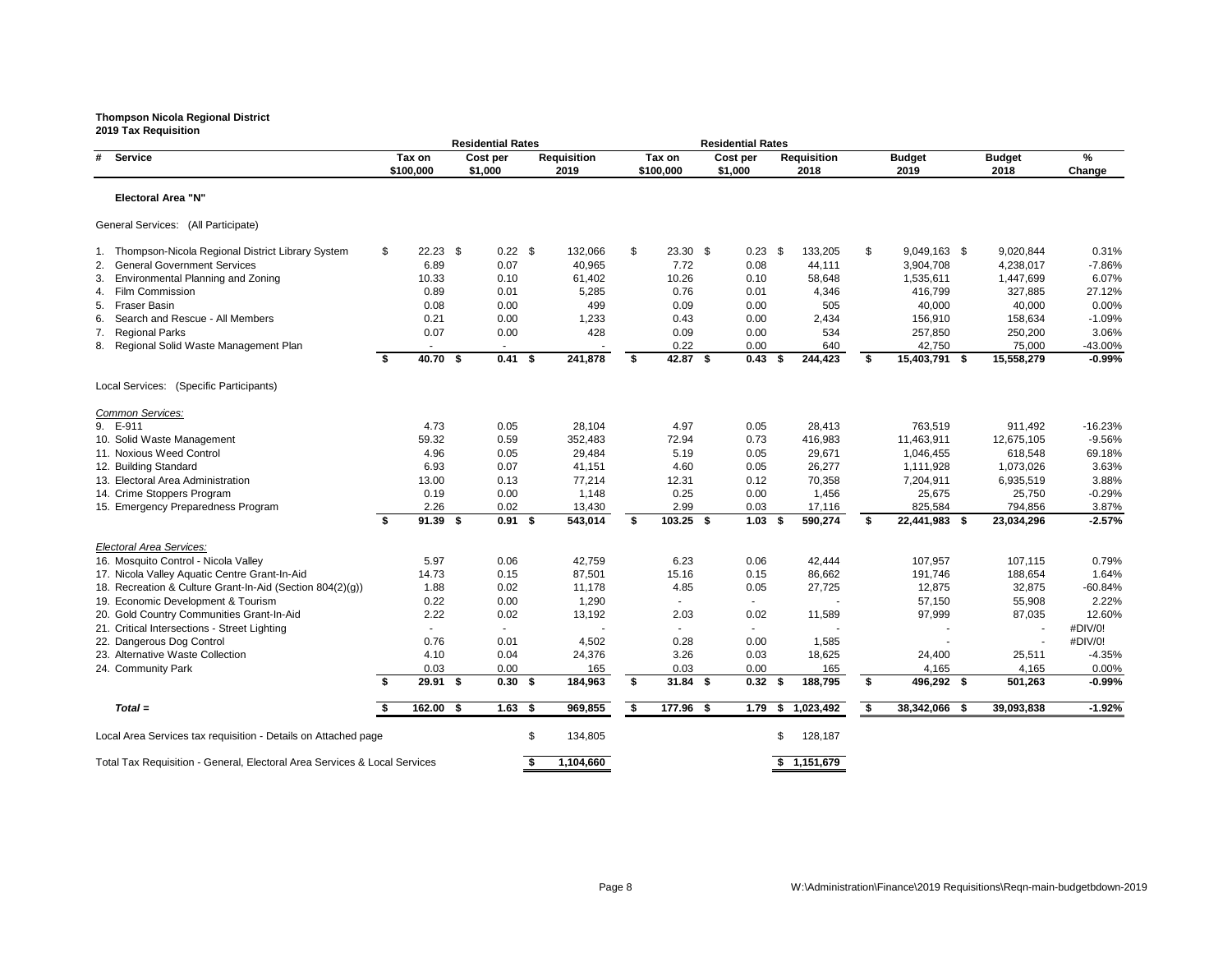**Residential Rates Residential Rates # Service Tax on Cost per Requisition Tax on Cost per Requisition Budget Budget % \$100,000 \$1,000 2019 \$100,000 \$1,000 2018 2019 2018 Change Electoral Area "O"** General Services: (All Participate) 1. Thompson-Nicola Regional District Library System \$ 20.97 \$ 0.21 \$ 113,643 \$ 22.09 \$ 0.22 \$ 116,909 \$ 9,049,163 \$ 9,020,844 0.31% 2. General Government Services 6.51 6.51 0.07 35,269 7.33 0.07 38,796 3. Environmental Planning and Zoning and Toning 8.74 0.10 52,811 9.75 0.10 51,589 1,535, 4. Film Commission 0.84 0.01 4,547 0.72 0.01 3,823 416,799 327,885 27.12% 5. Fraser Basin 0.08 0.00 429 0.08 0.00 444 40,000 40,000 0.00% 6. Search and Rescue - All Members **6. 20 1.000** 1,061 0.40 0.00 2,142 156, 7. Regional Parks 0.07 0.00 369 0.09 0.00 469 257,850 250,200 3.06% 8. Regional Solid Waste Management Plan  $\sim$  - - - - - - - - 0.20 0.00 563 563 42, **\$ 38.40 \$ 0.38 \$ 208,129 \$ 40.66 \$ 0.41 \$ 214,735 \$ 15,403,791 \$ 15,558,279 -0.99%** Local Services: (Specific Participants) *Common Services:* 9. E-911 4.46 0.04 24,166 4.72 0.05 24,996 763,519 911,492 -16.23% 10. Solid Waste Management 1.463, 1.463, 1.463, 1.463, 1.463, 1.463, 1.463, 1.463, 1.463, 1.463, 1.463, 1.463, 11. Noxious Weed Control 19 1,046, 1990 1,046, 1,046, 1,046, 1,046, 1,046, 1,046, 1,046, 1,046, 1,05 12. Building Standard 6.53 0.07 35,386 4.37 0.04 23,117 1,111,928 1,073,026 3.63% 13. Electoral Area Administration 12.25 12.25 0.12 66,397 11.69 0.12 61,896 7,204, 14. Crime Stoppers Program  $0.18$  0.00 987 0.24 0.00 1,281 25, 15. Emergency Preparedness Program 2.13 0.02 11,551 2.84 0.03 15,056 825, **\$ 86.17 \$ 0.86 \$ 467,068 \$ 98.11 \$ 0.98 \$ 519,282 \$ 22,441,983 \$ 23,034,296 -2.57%** *Electoral Area Services:* 16. Mosquito Control - North 134, **12.66** 12.66 0.13 68,620 12.38 0.12 65,531 134, 17. Television - - - (0.01) (0.00) (29) - - #DIV/0! 18. Cemeteries 0.89 0.01 4,823 1.35 0.01 7,124 19,189 14,558 31.81% 19. Search and Rescue Grants-in-aid **1.30** 1.30 0.01 7,044 1.36 0.01 7,191 7,191 19, 20. Community Parks 1.05 0.01 5,676 0.36 0.00 1,887 12,748 12,600 1.17% 21. Septage Disposal Service - - - - - - - 16,240 -100.00% 22. Recreation & Culture Grant-In-Aid (Section 804(2)(g))  $1.23$  0.01 6,660 3.19 0.03 16,875 12, 23. Economic Development & Tourism **1.63** 1.63 0.02 8,808 2.83 0.03 15,000 80, 24. Critical Intersections - Street Lighting - - - - - - - - #DIV/0! 25. Dangerous Dog 0.71 0.01 3,871 0.26 0.00 1,395 181,919 145,058 25.41% **\$ 19.47 \$ 0.19 \$ 105,502 \$ 21.72 \$ 0.22 \$ 114,974 \$ 461,161 \$ 452,214 1.98%** *Total =* **\$ 144.04 \$ 1.44 \$ 780,699 \$ 160.49 \$ 1.60 \$ 848,991 \$ 38,306,935 \$ 39,044,789 -1.89%** Local Area Services tax requisition - Details on Attached page  $$229,393$  \$111,952

Total Tax Requisition - General, Electoral Area Services & Local Services **\$ 1,010,092 \$ 960,943** 

| ሰኃድ | ¢  | ה פ<br><b>011700</b> | 1000/     |
|-----|----|----------------------|-----------|
| 161 | \$ | 452,214              | 1.98%     |
| 919 |    | 145,058              | 25.41%    |
|     |    |                      | #DIV/0!   |
| 150 |    | 80,280               | $-0.16%$  |
| 875 |    | 28,375               | $-54.63%$ |
|     |    | 16,240               | -100.00%  |
| 748 |    | 12,600               | 1.17%     |
| 570 |    | 19,570               | 0.00%     |
| 189 |    | 14,558               | 31.81%    |
|     |    |                      | #DIV/0!   |
| 710 |    | 135,533              | -0.61%    |
| 983 | \$ | 23,034,296           | $-2.57%$  |
| 584 |    | 794,856              | 3.87%     |
| 675 |    | 25,750               | $-0.29%$  |
| 911 |    | 6,935,519            | 3.88%     |
| 928 |    | 1,073,026            | 3.63%     |
| 455 |    | 618,548              | 69.18%    |
| 911 |    | 12,675,105           | -9.56%    |
| 519 |    | 911,492              | -16.23%   |
| 791 | \$ | 15,558,279           | $-0.99\%$ |
| 750 |    | 75,000               | -43.00%   |
| 850 |    | 250,200              | 3.06%     |
| 910 |    | 158,634              | $-1.09%$  |
| 000 |    | 40,000               | 0.00%     |
| 799 |    | 327,885              | 27.12%    |
| 611 |    | 1,447,699            | 6.07%     |
| 708 |    | 4,238,017            | -7.86%    |
| 163 | \$ | 9,020,844            | 0.31%     |
|     |    |                      |           |

### **Thompson Nicola Regional District 2019 Tax Requisition**